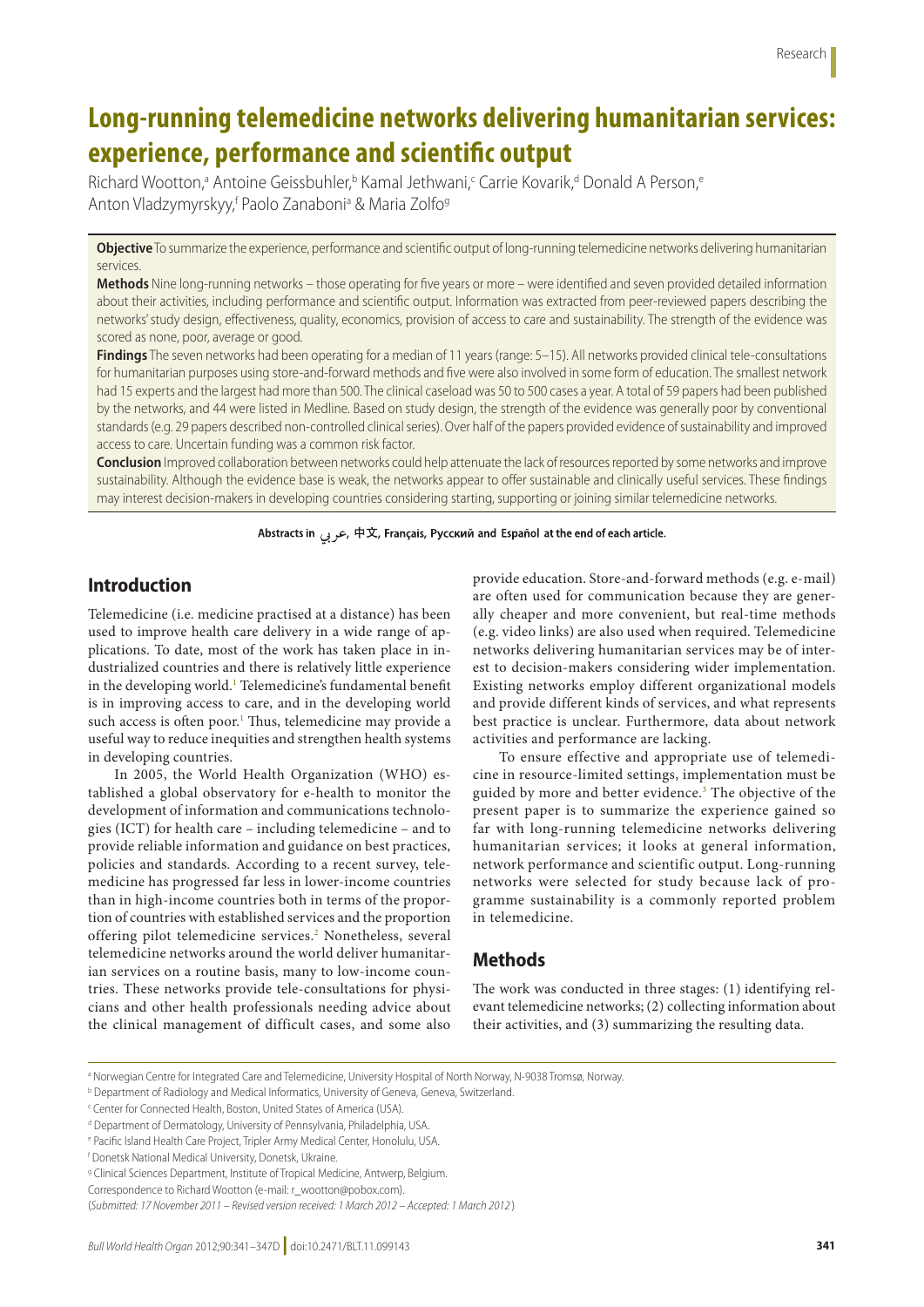## **Network selection**

Long-running telemedicine networks delivering humanitarian services were identified. In this context, "long-running" was defined as having existed for 5 years or more. "Telemedicine" was defined as clinical and educational work at a distance. "Humanitarian services" were defined as actions designed to save lives, alleviate suffering and maintain human dignity delivered unconditionally (i.e. without seeking payment from their recipients). These networks were initially identified by one of the authors based on personal knowledge of the field.

A contact person at each telemedicine network was approached and asked if they knew of any other long-running telemedicine networks. This produced a list of nine networks, all of which were contacted. Two of the nine telemedicine networks were excluded from further consideration: one because it had apparently ceased operating when contacted and another because it never replied. The seven long-running telemedicine networks covered by this paper are shown in [Table](#page-1-0) 1. Respondents, who were always the network coordinators, were invited to co-author this paper in recognition of their contribution to data collection, subsequent data analysis and the preparation of this paper.

# **Data collection**

In September 2011, a questionnaire was sent to each contact person to collect basic information about the networks. This was followed in October 2011 by a second questionnaire designed to collect more detailed information regarding network performance and the evidence base. Each questionnaire contained 20 questions based on the framework for network performance evaluation proposed by Wootton et al.4 This framework takes into account the perspectives of the three main user groups – requesters (i.e. physicians requesting advice on the management of difficult cases), coordinators (i.e. network managers) and experts (i.e. those who respond to the electronic referrals) – and it identifies five performance measures of relevance to each of the three user groups. A third questionnaire was sent in February 2012 to obtain information about governance, liability and confidentiality.

### <span id="page-1-0"></span>Table 1. **Main purpose of long-running telemedicine networks delivering humanitarian services**

| <b>Network</b>                                | <b>Main purpose</b>                                                |
|-----------------------------------------------|--------------------------------------------------------------------|
| Africa Teledermatology Project                | Teledermatology in Africa                                          |
| <b>ITM Telemedicine</b>                       | Advice for health-care workers treating HIV infection<br>in Africa |
| Pacific Island Health Care Project<br>(PIHCP) | Second opinions for Pacific Islanders health-care<br>providers     |
| Partners Online Specialty<br>Consultations    | Second opinions for rural clinics in Cambodia                      |
| <b>RAFT</b>                                   | Health staff education in French-speaking African<br>countries     |
| Swinfen Charitable Trust                      | Second opinions for physicians in developing<br>countries          |
| Teletrauma                                    | Advice on trauma care advice in the Ukraine                        |

HIV, human immunodeficiency virus; ITM, Institute of Tropical Medicine; RAFT, *Réseau en Afrique Francophone pour la Télémédecine*.

#### **Data summary**

From the responses to the questionnaire, a list of the scientific papers describing the work of each network was compiled. Only papers listed in Medline and dealing with telemedicine services were included in the analysis. To summarize their contents, one author extracted information from each published paper on the following: (1) study design; (2) effectiveness; (3) quality; (4) economics; (5) provision of access to care, and (6) sustainability.

A second author, working independently, then graded each point. Study design was assessed using the nine-point scale traditionally employed to measure the strength of the evidence.<sup>5</sup> For convenience, the nine levels were converted into a quality score  $(1 = poor, 2 = aver$ age,  $3 = \text{good}$ ), where levels I–III were considered good, IV–VI average, and VII–IX poor. The other five topics were graded subjectively and assigned a quality score based on the amount of information provided about them  $(0 = none,$  $1 = poor$ ,  $2 = average$ ,  $3 = good$ ). Finally, the results were reviewed by all authors and changed by consensus where necessary. Hence, the papers from each network were reviewed by all the other networks, and this increased the consistency of the results.

### **Results**

# **General information**

The seven networks studied had been in operation from 5 to 15 years (median: 11 years), as shown in [Table](#page-7-0) 2, available at: [http://www.who.int/bulletin/](http://www.who.int/bulletin/volumes/90/5/11-099143)

[volumes/90/5/11-099143.](http://www.who.int/bulletin/volumes/90/5/11-099143) All the net1 works provide clinical tele-consultations for humanitarian purposes, and five of them were also involved in some form of education.

All networks used store-and-forward (asynchronous) methods for delivering tele-consultations, which confirms that real-time techniques are probably not appropriate in the present context. In addition, one telemedicine network used videoconferencing for consultations pertaining to trauma cases, which usually require an immediate response. Four of the networks offered tele-consultations in all clinical specialties, whereas the other three networks focused on delivering specialist services in areas such as traumatology, orthopaedics, neurosurgery, dermatology and management of patients with human immunodeficiency virus (HIV) infection or acquired immunodeficiency syndrome (AIDS). The source of funding for equipment acquisition and maintenance varied between telemedicine networks but was generally a mix of charitable funds and national or local support.

Four of the five networks delivering tele-education provided detailed information about their activities. Three networks delivered tele-education via asynchronous methods such as computer-based learning or web-based discussion forums. Two networks also used synchronous tele-education delivered through videoconferencing. Educational activities were offered by all the telemedicine networks delivering tele-consultations in specialty areas. Consistent with the clinical activities,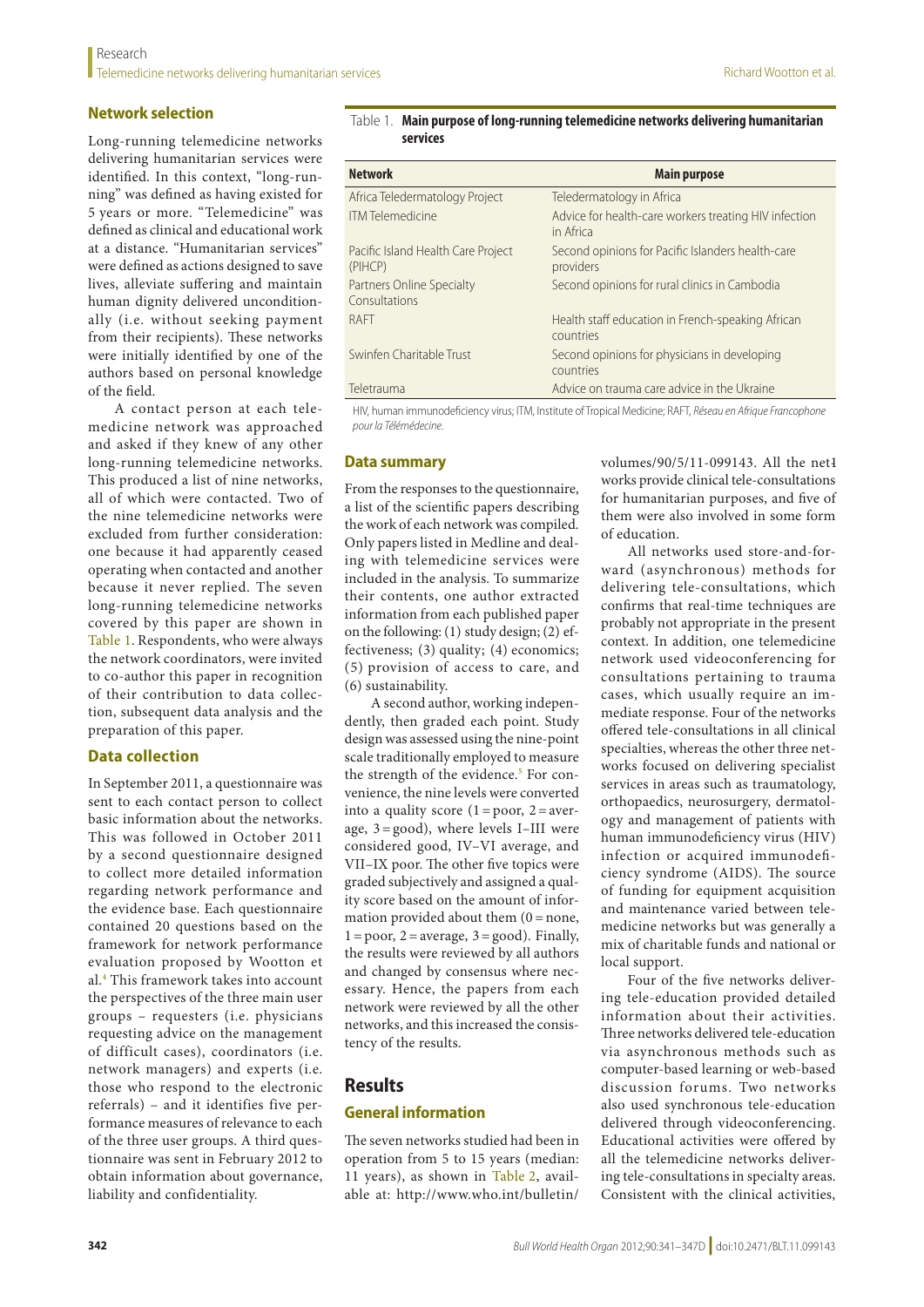tele-education was offered for trauma, dermatology and HIV/AIDS case management.

Organizational models were investigated through questions regarding the three main user groups. The number of requesters gives an idea of the size of each network and ranged from 10 to over 500. The number of requesters was loosely associated with the range of clinical services provided but not with the duration of network operation. The number of referring sites ranged from 4 to 399, and the number of countries ranged from 1 to 58. The number of sites and countries where requesters were based was roughly proportional to the number of requesters. Methods of requester accreditation – the licensing necessary to perform a clinical consultation – were different between the seven telemedicine networks, as detailed in [Table](#page-7-0) 2. Three of the networks had a formal requester accreditation process; others used a more informal mechanism, consisting, for example, of personally knowing the physicians involved. One network claimed to have no requester accreditation process at all.

The smallest network had a total of 15 experts and the largest had 513. The number of sites where these were located varied greatly, from 1 to 502, and the number of countries ranged from 1 to 22. Differences in organizational models were evidenced by the large differences in the number of physicians using the telemedicine networks. One network indicated that not all requesters and experts were active because of constant staff turnover. This was not surprising, especially for big networks registering hundreds of physicians. All seven telemedicine networks had experts based in other industrialized countries. Two networks also had experts located in the countries where the requesters were based, and one network had experts from other developing countries. All the telemedicine networks had a process for accrediting the experts, as detailed in [Table](#page-7-0) 2. Methods of accreditation included state licensure, formal credentials, clinical experience and training. Finally, in six telemedicine networks the experts were working as volunteers. Only two networks paid experts for the time they spent delivering tele-consultations.

The management of requests and the selection of the experts responsible for answering them were done by a coordinator in six of the seven networks. Thus, the coordinator appears to be a key element of the networks' organizational model. In one network, this activity was performed entirely by the requesters themselves, whereas in another network the requesters were supported in the process by a coordinator. The coordinators and the experts were funded differently; in three of the seven networks coordinators were volunteers, whereas in the other four networks they were paid for their time.

### **Network performance**

Network activity ranged from 50–400 tele-consultations per year. In 2010, the networks managed an average of 209 cases. In 2006–2011, three networks showed a positive trend over the 5-year period, three showed a negative trend, and one showed stable activity. On average, network activity increased by about 10% each year.

The average time to first reply to a request is an important performance measure affecting the value of the clinical tele-consultations to the referrer. Estimates from the last 12 months of operation showed that most networks took an average of 24 hours (range: 5.6–72 hours) to provide a first reply to a request. Unanswered replies to requests in 2010 were very few, particularly compared with network activity. Moreover, some requests could not be processed; in some cases, for instance, inadequate images were submitted and the referrer was unable to provide satisfactory alternatives. Overall, almost all requests were answered promptly, i.e. within 48 hours. Another performance measure is the possibility of a dialogue between requesters and experts. This feature was available for all seven telemedicine networks. On the other hand, the experts were not always informed of individual patient outcomes. In 2010, the number of cases managed by a network whose individual outcomes were fed back to experts varied from none in some networks to all in others.

Little quantitative data were available on the educational activities conducted by the telemedicine networks since their establishment. Data from the RAFT [*Réseau en Afrique Francophone pour la Télémédecine*] network in sub-Saharan Africa showed an increase in the number of hours of tele-education delivered each year. The telemedicine network of the Institute of Tropical

Medicine (ITM) in Antwerp, Belgium, offered online learning and web-based discussion forums, but contact hours could not be quantified.

### **Scientific output**

By the time of the survey, the seven networks had published a total of 59 papers; 44 that dealt with telemedicine and that were indexed in Medline were included in the present study. $6-49$  The scientific output represented by the 44 papers is summarized in [Table](#page-3-0) 3. Information about study design was available for all papers. In particular, 29 papers represented non-controlled clinical series, with the number of patients observed ranging from a dozen to about 2000. The remaining 15 papers were anecdotes or case reports. Thus, all papers provided evidence classified as poor in strength. Evidence pertaining to programme sustainability and improved access to care was provided by more than half of the papers. One fourth of them also covered quality and effectiveness, while only a few provided any evidence on network economics. Overall, the quality of the scientific output was poor to average.

### **Other factors**

Other factors relevant to the operation of each telemedicine network are summarized in [Table](#page-9-0) 4, available at: [http://www.who.int/bulletin/](http://www.who.int/bulletin/volumes/90/5/11-099143) [volumes/90/5/11-099143.](http://www.who.int/bulletin/volumes/90/5/11-099143) Although governance varied across the seven networks as a function of differences in organizational models and contexts, medical liability and patient confidentiality were handled in similar ways. The factors concerning sustainability were generally different between networks, and included institutional anchoring, organizational models, technical and clinical solutions, clinical quality and benefits to patients, exit strategy, technology and funding. Uncertainties in funding were a common risk factor. Others had to do with the availability of coordinators, the training of experts, a lack of infrastructure and equipment and similar problems. Questionnaire respondents gave their views about the future plans of their telemedicine networks. These were similar across networks and had to do primarily with expansion to other countries and with the engagement of additional experts. Collaboration with other telemedicine networks was also listed as a feasible and useful plan for the future.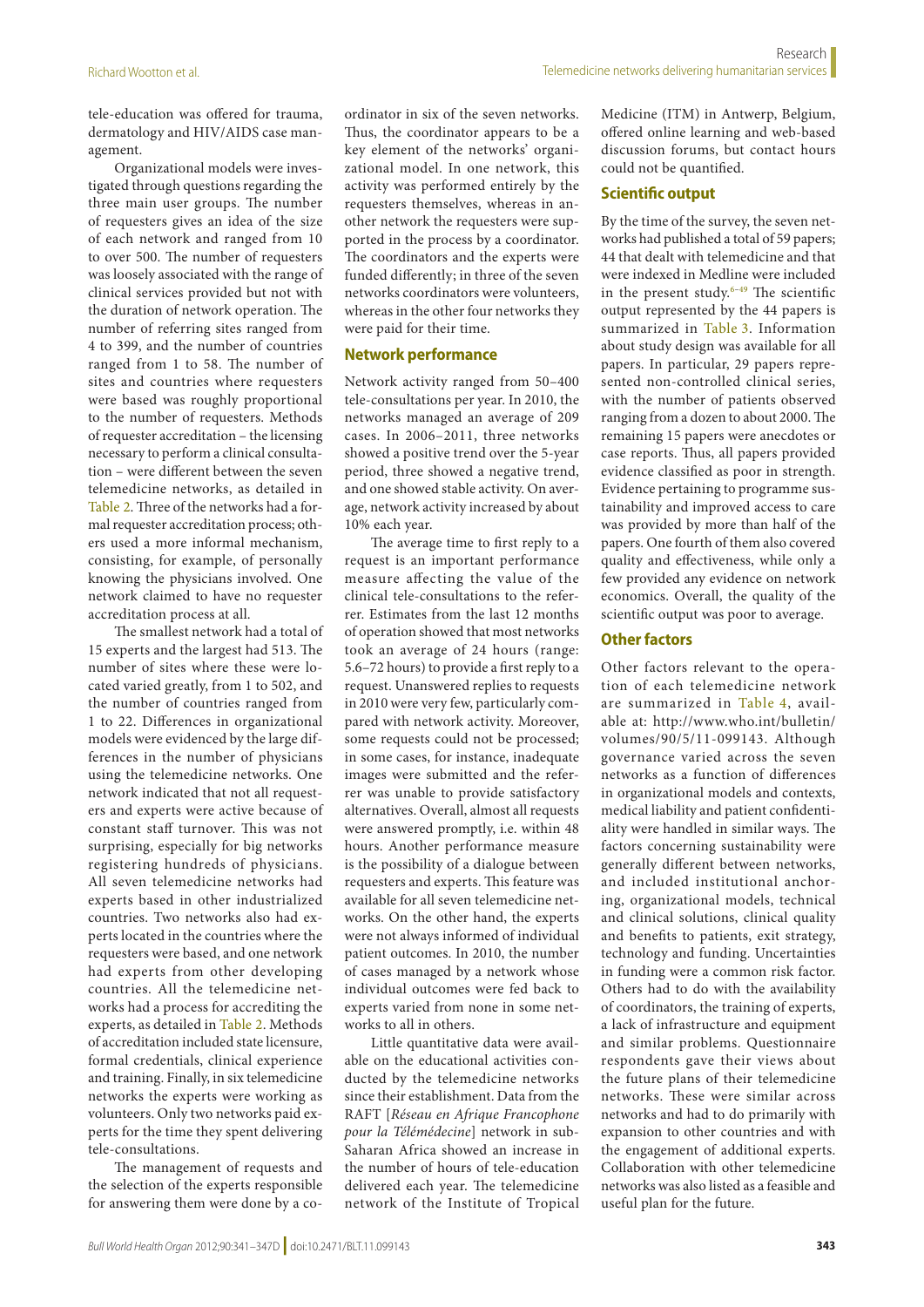<span id="page-3-0"></span>

|  | <code>Table</code> 3. $\,$ Quality of the scientific output of the telemedicine networks delivering humanitarian services, based on 44 papers |  |
|--|-----------------------------------------------------------------------------------------------------------------------------------------------|--|
|  |                                                                                                                                               |  |

| <b>Measure</b>                    | Study design             | <b>Effectiveness</b>     | <b>Quality</b> | <b>Economics</b> | Access to care | <b>Sustainability</b> |
|-----------------------------------|--------------------------|--------------------------|----------------|------------------|----------------|-----------------------|
| No. of papers providing evidence  | 44                       |                          |                |                  |                |                       |
| Median quality score <sup>a</sup> |                          |                          |                |                  |                |                       |
| Range of quality scores           | $\overline{\phantom{m}}$ | $\overline{\phantom{0}}$ | i — .          | $=$              | $-1$           | $-2$                  |

 $a<sup>a</sup>$  0 = none; 1 = poor; 2 = average, 3 = good.

# **Discussion**

The present study summarizes the experience gained to date with existing telemedicine networks that deliver humanitarian services. All of the seven well established, long-standing networks studied provided reasonable evidence that they were improving access to care in the developing world. However, the overall quality of the scientific output emanating from these networks is still rather weak. This applies to study design and to the evaluation of other important parameters, including effectiveness, service quality and economics. Stronger evidence is therefore needed to increase the appropriate use, scale and impact of telemedicine in resource-limited settings.<sup>50</sup> This need for stronger evidence underscores that more and better evaluations need to be conducted.<sup>3</sup> Given their size and relative success, long-running telemedicine networks should be the subject of controlled evaluations in future.

Another relevant finding from the study pertains to network performance. Measuring the performance of a telemedicine network is essential for understanding whether the network is working as intended or having the desired effect. By adapting a recently developed framework for network performance evaluation,<sup>4</sup> we documented the seven telemedicine networks' performance and the services they provided. Differences in services and performance could be explained by different organizational models.

Notwithstanding the use of different organizational models, clinical case load was strikingly similar across networks: all seven networks were providing only a few hundred teleconsultations annually. This activity level may stem from the fact that the networks are run by a single individual or a small number of committed enthusiasts or "clinical champions". Since the present networks collectively appear to meet only a tiny fraction of the potential demand from the developing world, $51$  one may wonder why their activity levels are not increasing rapidly. Although the reasons could be many, small-scale organizational models may be one. Future work might therefore be directed at investigating new organizational models that would facilitate large-scale network operation. Improved collaboration between existing networks may prove beneficial as well, since it would attenuate the lack of resources reported by some networks and improve sustainability.

The findings of the present study have two main implications. First, telemedicine networks delivering humanitarian services appear to be sustainable – at least as operated to date – and they deliver clinically useful services. Second, the evidence summarized in this paper, albeit weak, may be useful to decision-makers. It may, for instance, encourage ministries of health in developing countries to establish, support or join similar telemedicine networks.

The present study has several limitations. For one thing, the list of networks studied may not be exhaustive; other long-running telemedicine networks around the world may also be delivering humanitarian services. However, we believe that we have covered the main active networks. Furthermore, the study was not a systematic review and the assessment of the quality of the scientific studies emanating from the networks was necessarily subjective. Moreover, we examined only successful networks (and arguably, experience from unsuccessful networks may be equally informative). Finally, the experience of the telemedicine networks was reviewed by people responding on behalf of the networks and may reflect reporting bias.

The present study emphasizes the need to generate stronger evidence and more and better evaluations of telemedicine networks and their effectiveness in improving outcomes and access to health care. Future research should address these topics. Nonetheless, the present study provides reasonable grounds for supporting the future expansion of telemedicine networks offering humanitarian services in developing countries. ■

#### **Acknowledgements**

We are grateful to our colleagues in the various networks for their willingness to share the data about network operation.

**Competing interests:** None declared.

الشبكات وفعاليتها وجودتها واقتصادياتها وتوفير الوصول إلى الرعاية والإستدامة. وتم تسجيل قوة البيّنات في شكل "غير متوفر<br>أ أو ضعيف أو متوسط أو جيد". **النتائج** تعمل الشبكات السبع يف املتوسط منذ 11 ًعاما )النطاق: 5–15). وقدمت جميع الشبكات استشارات سريرية عن بعد لألغراض اإلنسانية باستخدام طرق التخزين والتمرير، وتم تضمني مخس منها ً أيضا يف بعض أشكال التعليم. ضمت أصغر

**ملخص شبكات التطبيب عن بعد العاملة منذ فرتة طويلة يف جمال تقديم اخلدمات اإلنسانية: اخلربة واألداء والنتائج العلمية الغرض** تلخيص اخلربة واألداء والنتائج العلمية لشبكات التطبيب عن بعد العاملة منذ فترة طويلة في مجال تقديم الخدمات الإنسانية. **الطريقة** تم حتديد تسع شبكات من الشبكات العاملة منذ فرتة طويلة – التي تعمل منذ مخس سنوات أو أكثر – وقدمت سبع منها معلومات تفصيلية عن أنشطتها بام يف ذلك األداء والنتائج العلمية. وتم استخالص املعلومات من األوراق التي خضعت للمراجعة من جانب الأقــران، والتي تصف تصميم دراسة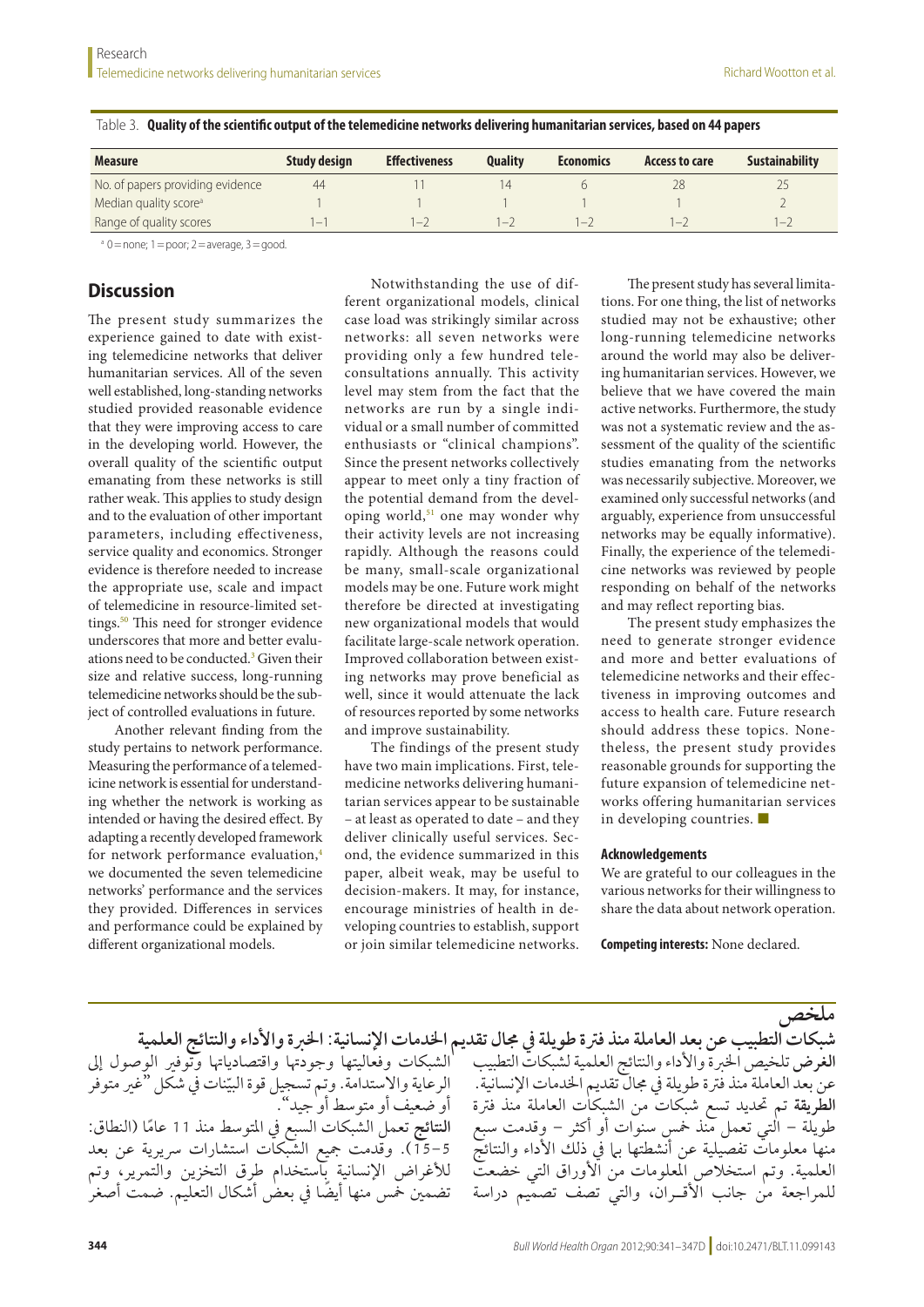**االستنتاج** من املمكن أن يساعد حتسني التعاون بني الشبكات يف ختفيف قلة املوارد التي أبلغت عنها بعض الشبكات ويف حتسني الاستدامة. وبرغم ضعف قاعدة البيّنات، تقوم الشبكات على ما<br>مستدامة. يبدو بعرض خدمات مستدامة ومفيدة سريريًا. وقد تشجع هذه النتائج صناع القرار يف البلدان النامية يف التفكري يف إقامة شبكات تطبيب عن بعد مشاهبة أو دعمها أو املشاركة فيها.

الشبكات 15 خبرًا بينا ضمت أكبرها ما يزيد عن 500 خبر . وكان عبء الحالات السريرية ما بين 50 إلى 500 حالة سنويًا. ونشرت الشبكات ما إجماليه 59 ورقة، وتم إدراج 44 ورقة في قاعدة بيانات Medline. ً وبناء عىل تصميم الدراسة، كانت قوة ّنات بوجه عام ضعيفة وفق املعايري التقليدية )أوضحت 29 البي ورقة سلاسل سريرية غير خاضعة للرقابة). وقدمت ما يزيد عن نصف الأوراق بينّات للاستدامة وتحسين الوصول إلى الرعاية. وكان التمويل غري املضمون أحد عوامل اخلطر املشرتكة.

# 摘要

提供人道主义服务的长期远程医疗网络: 经验、业绩和科技产出 目的 总结提供人道主义服务的长期远程医疗网络的经验、 业绩和科技产出。

方法 识别出九个长期运行的网络(运行五年或更久), 其中有七个提供有关其活动的详细信息,包括业绩和科 技产出。从描述网络的研究设计、效益、质量、经济、 医疗服务途径供应和可持续性并经同行评审的论文中提 取信息。以"无"、"差"、"一般"和"良好"评价 证据的强度。

结果 七个网络平均运行了 11 年(范围为5-15年)。所 有的网络均使用存储和转发方法提供人道主义目的临床远 程诊治,其中五个网络还涉及某种形式的教育。最小的网 络拥有 15 名专家,最大的网络拥有 500 多名专家。每年

处理的临床病例数目为 50 至 500 例。这些网络发表的论 文共有 59 篇, 其中 44 篇被 Medline 收录。根据研究设 计,按常规标准,证据的强度普遍得到差评(例如,29 篇论文介绍非对照临床系列)。超过半数的论文提供了 可持续性和医疗服务途径改善的证据。资金不确定是常 见的风险因素。

结论 网络间更好的合作有助于减轻某些网络报道的资源缺 乏问题,还可提高可持续性。尽管证据基础薄弱,网络似 乎能够提供可持续性和临床上有用的服务。这些研究结果 可能会引起发展中国家正在考虑启动、支持或加入类似的 远程医疗网络的决策者的兴趣。

### **Résumé**

#### **Réseaux de télémédecine à long terme offrant des services humanitaires: expérience, performances et production scientifique**

**Objectif** Synthétiser l'expérience, les performances et la production scientifique des réseaux de télémédecine à long terme offrant des services humanitaires.

**Méthodes** Neuf réseaux à long terme - opérant depuis cinq ans ou plus - ont été identifiés, et sept d'entre eux ont fourni des informations détaillées sur leurs activités, notamment sur leurs performances et leur production scientifique. Les informations ont été extraites de revues évaluées par des pairs, décrivant les réseaux aux niveaux plan d'étude, efficacité, qualité, économie, offre d'accès aux soins et durabilité. La solidité des preuves a été évaluée comme suit: nulle, faible, moyenne ou bonne.

**Résultats** Les sept réseaux étaient opérationnels depuis en moyenne 11 ans (de 5 à 15 ans). Tous les réseaux fournissaient des téléconsultations cliniques à des fins humanitaires au moyen de méthodes d'enregistrement et de retransmission, et cinq d'entre eux étaient aussi impliqués dans une certaine forme d'éducation. Le réseau

le plus petit comptait 15 experts, et le plus large, plus de 500. La charge de travail clinique allait de 50 à 500 cas par an. Au total, 59 revues avaient été publiées par les réseaux, dont 44 répertoriées dans Medline. La solidité des preuves, basée sur le plan d'étude, était généralement médiocre selon les normes conventionnelles (par exemple, 29 revues décrivaient des séries cliniques non contrôlées). Plus de la moitié des revues ont prouvé la durabilité et une amélioration de l'accès aux soins. Le financement incertain représentait un facteur de risque courant.

**Conclusion** Une collaboration améliorée entre les réseaux pourrait aider à atténuer le manque de ressources signalé par certaines revues et à améliorer la durabilité. Malgré la faiblesse de la base de données, les réseaux semblent offrir des services durables et cliniquement utiles. Ces résultats pourraient intéresser les décideurs des pays en voie de développement quant au lancement, à la prise en charge ou à l'association de réseaux de télémédecine similaires.

### **Резюме**

### **Действующие продолжительное время телемедицинские сети, предоставляющие гуманитарные услуги: опыт, эффективность и научные результаты**

**Цель** Подвести итоги, включающие в себя опыт, эффективность и научные результаты действующих продолжительное время телемедицинских сетей, предоставляющих гуманитарные услуги. **Методы** Из девяти сетей, действующих продолжительное время (пять лет или более), семь предоставили подробную информацию о своей деятельности, включая эффективность и научные результаты. Информация была получена из рецензируемых научных статей, описывающих изучение конструкции сетей, эффективность, качество, экономические показатели, а также предоставление доступа к медицинской помощи и надежность работы. Достоверность предоставленных фактов была оценена по следующей шкале: отсутствует, низкая, средняя, высокая.

**Результаты** Семь сетей функционируют в среднем на протяжении 11 лет (диапазон: 5–15 лет). Все сети предоставляли клинические теле-консультации с целью оказания гуманитарных услуг, используя методы с промежуточным хранением данных, а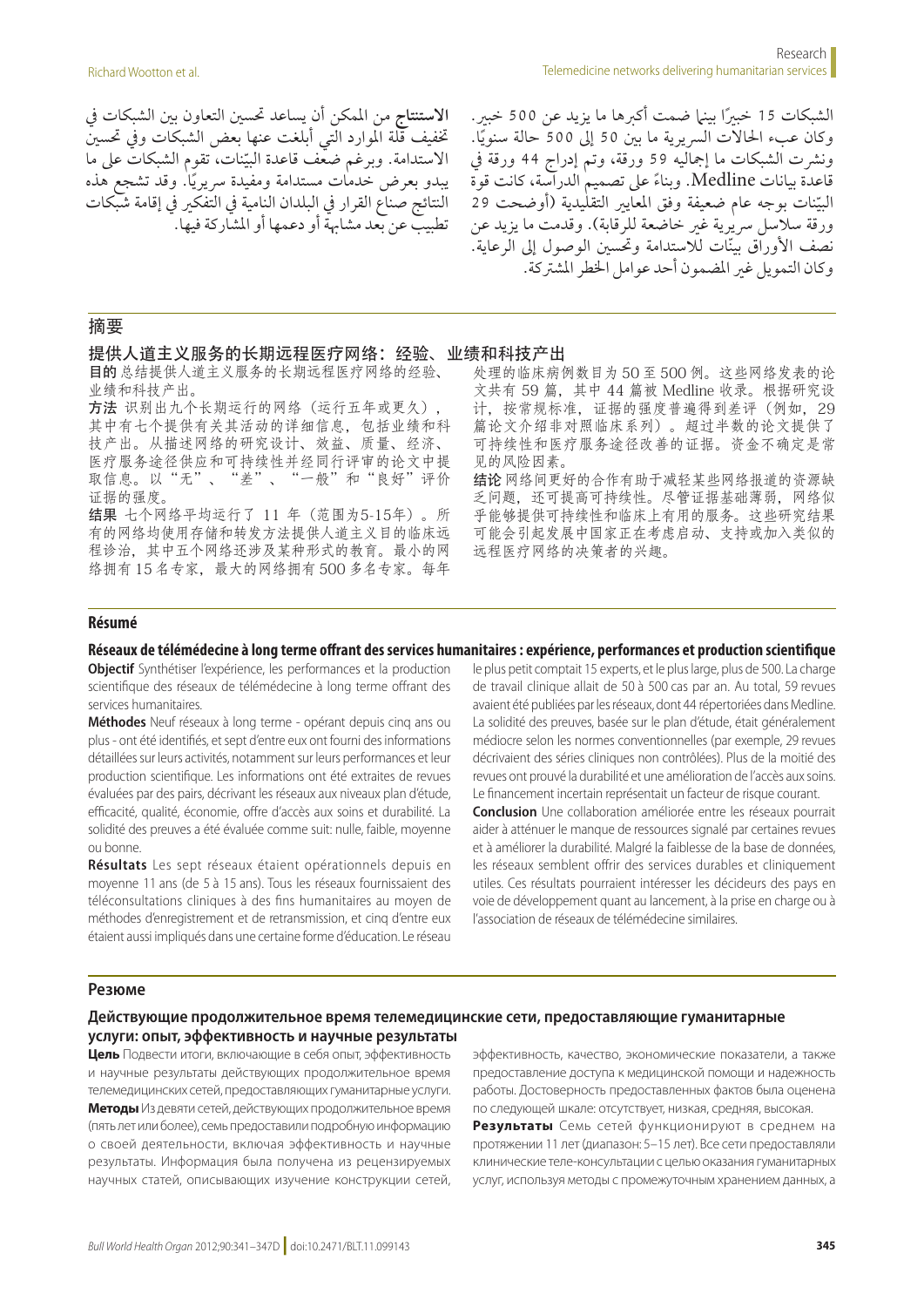пять из них также были вовлечены в некоторые образовательные программы. Наименьшая сеть включает в себя 15 специалистов, а самая большая – более 500. Клиническая нагрузка составляла от 50 до 500 случаев в год. Сетями всего было опубликовано 59 документов, 44 из которых были размещены в Американской национальной библиотеке медицинской литературы Medline. Исходя из дизайна исследования, достоверность фактов в основном была низкой в сравнении с общепринятыми стандартами (например, 29 документов содержали описание неконтролируемых групп обследуемых пациентов). Более половины документов предоставили доказательства надежности

и улучшения доступа к медицинской помощи. Общим фактором риска были признаны изменчивые источники финансирования. **Вывод** Улучшение взаимодействия между сетями может помочь снизить влияние нехватки ресурсов, о которой сообщили некоторые сети, а также повысить надежность предоставляемых услуг. Хотя качество базы фактов является низким, можно сделать вывод, что сети предоставляют надежные и полезные с клинической точки зрения услуги. Эти выводы могут заинтересовать лиц, принимающих решения в развивающихся странах относительно создания, поддержки или слияния подобных телемедицинских сетей.

### **Resumen**

### **Redes de telemedicina de larga trayectoria que ofrecen servicios humanitarios: experiencia, rendimiento y resultados científicos**

**Objetivo** Resumir la experiencia, el rendimiento y los resultados científicos de las redes de telemedicina de larga trayectoria que ofrecen servicios humanitarios.

**Métodos** Se identificaron nueve redes de larga trayectoria (aquellas que llevaban 5 años o más en funcionamiento). Siete de estas redes proporcionaron información detallada sobre sus actividades, incluyendo aspectos como el rendimiento y los resultados científicos. La información se extrajo a partir de documentos con revisores externos que describían el diseño de estudio de las redes, así como su efectividad, calidad, economía, acceso a la asistencia y sostenibilidad. La solidez probatoria se clasificó como nula, mala, normal o buena.

**Resultados** Las siete redes llevaban una media de 11 años en funcionamiento (intervalo: 5–15). Todas las redes proporcionaban teleconsultas clínicas con fines humanitarios utilizando métodos de almacenamiento y transmisión. Cinco de ellas también estaban implicadas en alguna forma de educación. La red más pequeña contaba

con 15 expertos, frente a los más de 500 de la red más grande. El número de casos anuales fue de entre 50 y 500. Las redes han publicado un total de 59 documentos, 44 de ellos están recogidos en Medline. En base al diseño del estudio, la solidez probatoria fue en general mala para los estándares convencionales (por ejemplo, 29 documentos describían series clínicas no controladas). Más de la mitad de los documentos evidenciaron la sostenibilidad y el acceso mejorado a la asistencia. La falta de certidumbre en lo relativo a la financiación fue un factor de riesgo común.

**Conclusión** Una mejora de la colaboración entre redes puede ayudar a atenuar la falta de recursos observada en algunas redes, así como a mejorar la sostenibilidad. Aunque la base probatoria es débil, las redes parecen ofrecer servicios sostenibles y clínicamente útiles. Estos resultados pueden ser interesantes para los responsables políticos en países en vías de desarrollo, para la puesta en marcha, el apoyo o la adhesión a redes de telemedicina similares.

### **References**

- 1. Wootton R, Patil NG, Scott RE, Ho K, editors. *Telehealth in the developing world*. London: RSM Press; 2009. Available from: [http://www.idrc.ca/EN/](http://www.idrc.ca/EN/Resources/Publications/Pages/IDRCBookDetails.aspx?PublicationID=57) [Resources/Publications/Pages/IDRCBookDetails.aspx?PublicationID=57](http://www.idrc.ca/EN/Resources/Publications/Pages/IDRCBookDetails.aspx?PublicationID=57) [accessed 22 February 2012]
- 2. *Telemedicine opportunities and developments in Member States* [Internet]. Geneva: World Health Organization; 2011. Available from: [http://whqlibdoc.](http://whqlibdoc.who.int/publications/2010/9789241564144_eng.pdf) [who.int/publications/2010/9789241564144\\_eng.pdf](http://whqlibdoc.who.int/publications/2010/9789241564144_eng.pdf) [accessed 8 November 2011]
- 3. Bellagio eHealth Evaluation Group. *Call to action on global eHealth evaluation* [Internet]. Bellagio eHealth Evaluation Group; 2011. Available from: [http://www.ghdonline.org/uploads/The\\_Bellagio\\_eHealth\\_](http://www.ghdonline.org/uploads/The_Bellagio_eHealth_Evaluation_Call_to_Action-Release.docx) [Evaluation\\_Call\\_to\\_Action-Release.docx](http://www.ghdonline.org/uploads/The_Bellagio_eHealth_Evaluation_Call_to_Action-Release.docx) [accessed 8 November 2011]
- 4. Wootton R, Vladzymyrskyy A, Zolfo M, Bonnardot L. Experience with low-cost telemedicine in three different settings: recommendations based on a proposed framework for network performance evaluation. *Glob Health Action* 2011;4. Epub 6 Dec
- 5. Jovell AJ, Navarro-Rubio MD. [Evaluation of scientific evidence] *Med Clin (Barc)* 1995;105:740–3. Spanish. PMID:[8523956](http://www.ncbi.nlm.nih.gov/pubmed/8523956)
- 6. Kaddu S, Soyer HP, Gabler G, Kovarik C. The Africa Teledermatology Project: preliminary experience with a sub-Saharan teledermatology and e-learning program. *J Am Acad Dermatol* 2009;61:155–7.
- 7. Weinberg J, Kaddu S, Gabler G, Kovarik C. The African Teledermatology Project: Providing access to dermatologic care and education in sub-Saharan Africa. *Pan Afr Med J* 2009;3:16.
- 8. Zolfo M, Bateganya MH, Adetifa IM, Colebunders R, Lynen L. A telemedicine service for HIV/AIDS physicians working in developing countries. *J Telemed Telecare* 2011;17:65–70. doi[:10.1258/jtt.2010.100308](http://dx.doi.org/10.1258/jtt.2010.100308) PMID:[21078680](http://www.ncbi.nlm.nih.gov/pubmed/21078680)
- Zolfo M, Lynen L, Dierckx J, Colebunders R. Remote consultations and HIV/AIDS continuing education in low-resource settings. *Int J Med Inform* 2006;75:633–7. doi[:10.1016/j.ijmedinf.2006.03.002](http://dx.doi.org/10.1016/j.ijmedinf.2006.03.002) PMID[:16647877](http://www.ncbi.nlm.nih.gov/pubmed/16647877)
- 10. Zolfo M, Arnould L, Huyst V, Lynen L. Telemedicine for HIV/AIDS care in low resource settings. *Stud Health Technol Inform* 2005;114:18–22. PMID:[15923756](http://www.ncbi.nlm.nih.gov/pubmed/15923756)
- 11. Person DA. Pacific Island Health Care Project: early experiences with a Webbased consultation and referral network. *Pac Health Dialog* 2000;7:29–35. PMID:[11588916](http://www.ncbi.nlm.nih.gov/pubmed/11588916)
- 12. Ruess L, Uyehara CFT, Shiels KC, Cho KH, O'Connor SC, Person DA et al. Digitizing pediatric chest radiographs: comparison of low-cost, commercial off-the-shelf technologies. *Pediatr Radiol* 2001;31:841–7. doi:[10.1007/](http://dx.doi.org/10.1007/s002470100002) [s002470100002](http://dx.doi.org/10.1007/s002470100002) PMID[:11727017](http://www.ncbi.nlm.nih.gov/pubmed/11727017)
- 13. Belnap CP, Freeman JH, Hudson DA, Person DA. A versatile and economical method of image capture for telepathology. *J Telemed Telecare* 2002;8:117– 20. doi:[10.1258/1357633021937488](http://dx.doi.org/10.1258/1357633021937488) PMID[:11972949](http://www.ncbi.nlm.nih.gov/pubmed/11972949)
- 14. Person DA, Hedson JS, Gunawardane KJ. Telemedicine success in the United States Associated Pacific Islands (USAPI): two illustrative cases. *Telemed J E Health* 2003;9:95–101. doi[:10.1089/153056203763317701](http://dx.doi.org/10.1089/153056203763317701) PMID[:12699613](http://www.ncbi.nlm.nih.gov/pubmed/12699613)
- 15. Park JM, Ruess L, O'Connor SC, Hussain F, Oshiro DY, Person DA. Internet consultations from a remote Pacific island: impact of digitized radiologic images on referral decisions. *J Digit Imaging* 2004;17:253–7. doi:[10.1007/](http://dx.doi.org/10.1007/s10278-004-1022-6) [s10278-004-1022-6](http://dx.doi.org/10.1007/s10278-004-1022-6) PMID:[15692868](http://www.ncbi.nlm.nih.gov/pubmed/15692868)
- 16. Hensel KS, Person DA, Schaefer RA, Burkhalter WE. An internet-based referral/consultation system for the U.S.-associated Pacific Islands: its contribution to orthopedic graduate medical education at Tripler Army Medical Center. *Mil Med* 2005;170:214–8. PMID[:15828697](http://www.ncbi.nlm.nih.gov/pubmed/15828697)
- 17. Meza-Valencia BE, de Lorimier AJ, Person DA. Hirschsprung disease in the U.S. associated Pacific Islands: more common than expected. *Hawaii Med J* 2005;64:96–8, 100-1. PMID:[15921246](http://www.ncbi.nlm.nih.gov/pubmed/15921246)
- 18. Person DA. The Pacific Island Health Care Project: easing the cancer burden in the United States associated Pacific Islands. *Pac Health Dialog* 2004;11:243–7. PMID:[16281708](http://www.ncbi.nlm.nih.gov/pubmed/16281708)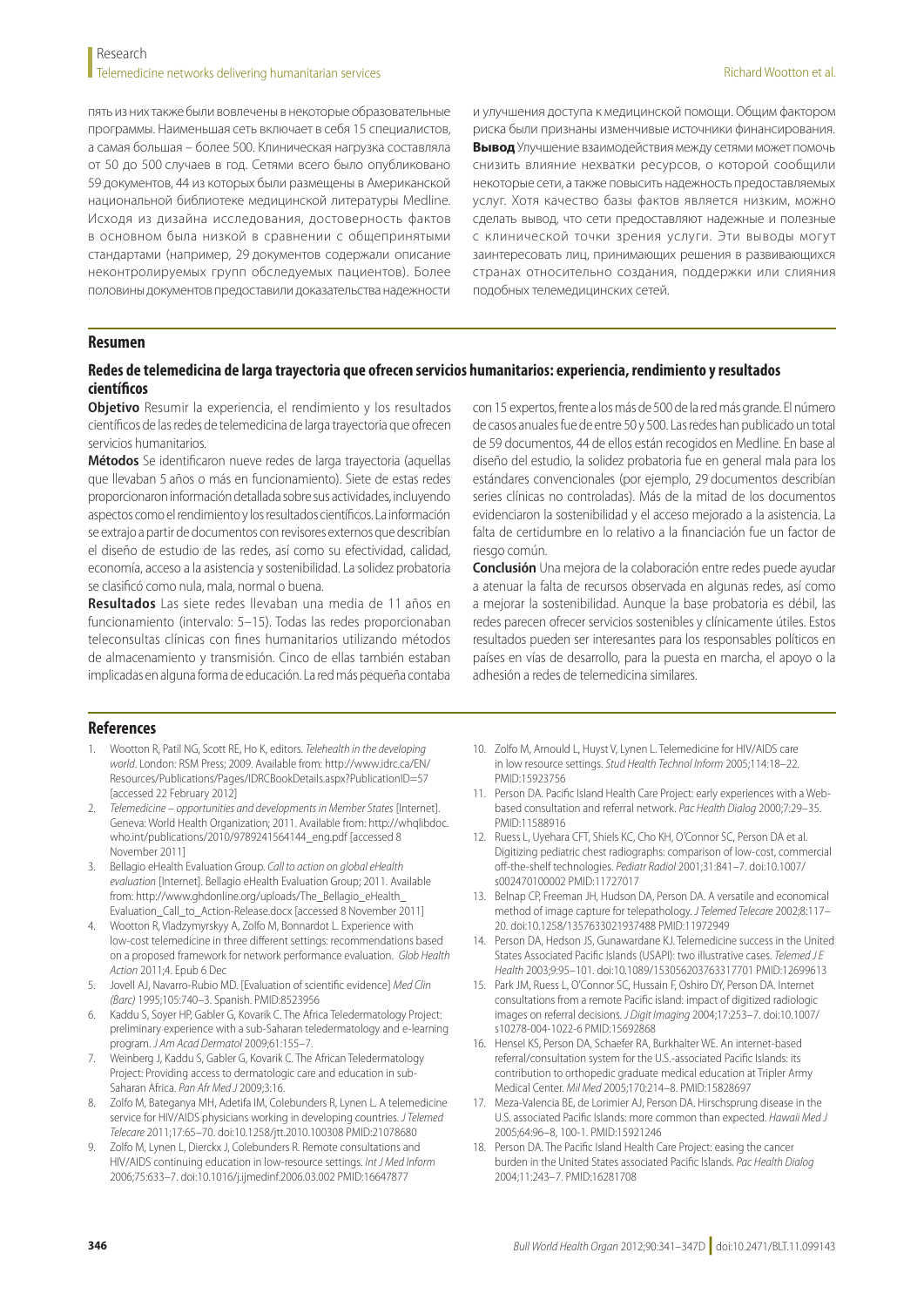- 19. Person DA. The Republic of Palau and the Pacific Island Health Care Project (PIHCP). *Pac Health Dialog* 2005;12:132–40. PMID[:18181477](http://www.ncbi.nlm.nih.gov/pubmed/18181477)
- 20. Abbas MI, Person DA. The Pacific Island Health Care Project (PIHCP): experience with rheumatic heart disease (RHD) from 1998 to 2006. *Hawaii Med J* 2008;67:326–9. PMID[:19244704](http://www.ncbi.nlm.nih.gov/pubmed/19244704)
- 21. Bush LA, Ruess L, Jack T, Person DA. Adrenal insufficiency secondary to tuberculosis: the value of telemedicine in the remote diagnosis of Addison's disease in Ebeye, Republic of the Marshall Islands. *Hawaii Med J* 2009;68:8–11. PMID:[19365922](http://www.ncbi.nlm.nih.gov/pubmed/19365922)
- 22. Batts S, Thompson MW, Person DA. Late presentation of diaphragmatic hernia in a Pacific Island pediatric population. *Hawaii Med J* 2009;68:59–61. PMID:[19441615](http://www.ncbi.nlm.nih.gov/pubmed/19441615)
- 23. Kedar I, Ternullo JL, Weinrib CE, Kelleher KM, Brandling-Bennett H, Kvedar JC. Internet based consultations to transfer knowledge for patients requiring specialised care: retrospective case review. *BMJ* 2003;326:696–9. doi:[10.1136/bmj.326.7391.696](http://dx.doi.org/10.1136/bmj.326.7391.696) PMID[:12663408](http://www.ncbi.nlm.nih.gov/pubmed/12663408)
- 24. Heinzelmann PJ, Jacques G, Kvedar JC. Telemedicine by email in remote Cambodia. *J Telemed Telecare* 2005;11(Suppl 2):S44–7. doi:[10.1258/135763305775124858](http://dx.doi.org/10.1258/135763305775124858) PMID[:16375794](http://www.ncbi.nlm.nih.gov/pubmed/16375794)
- 25. Brandling-Bennett HA, Kedar I, Pallin DJ, Jacques G, Gumley GJ, Kvedar JC. Delivering health care in rural Cambodia via store-and-forward telemedicine: a pilot study. *Telemed J E Health* 2005;11:56–62. doi:[10.1089/](http://dx.doi.org/10.1089/tmj.2005.11.56) [tmj.2005.11.56](http://dx.doi.org/10.1089/tmj.2005.11.56) PMID[:15785221](http://www.ncbi.nlm.nih.gov/pubmed/15785221)
- 26. Kvedar J, Heinzelmann PJ, Jacques G. Cancer diagnosis and telemedicine: a case study from Cambodia. *Ann Oncol* 2006;17(Suppl 8):i37–i42. doi:[10.1093/annonc/mdl986](http://dx.doi.org/10.1093/annonc/mdl986) PMID:[16801338](http://www.ncbi.nlm.nih.gov/pubmed/16801338)
- 27. Geissbuhler A, Ly O, Lovis C, L'Haire JF. Telemedicine in Western Africa: lessons learned from a pilot project in Mali, perspectives and recommendations. *AMIA Annu Symp Proc* 2003:249–53. PMID:[14728172](http://www.ncbi.nlm.nih.gov/pubmed/14728172)
- 28. Bagayoko CO, Müller H, Geissbuhler A. Assessment of Internet-based tele-medicine in Africa (the RAFT project). *Comput Med Imaging Graph* 2006;30:407–16. doi:[10.1016/j.compmedimag.2006.09.014](http://dx.doi.org/10.1016/j.compmedimag.2006.09.014) PMID[:17049808](http://www.ncbi.nlm.nih.gov/pubmed/17049808)
- 29. Geissbuhler A, Bagayoko CO, Ly O. The RAFT network: 5 years of distance continuing medical education and tele-consultations over the Internet in French-speaking Africa. *Int J Med Inform* 2007;76:351–6. doi[:10.1016/j.](http://dx.doi.org/10.1016/j.ijmedinf.2007.01.012) [ijmedinf.2007.01.012](http://dx.doi.org/10.1016/j.ijmedinf.2007.01.012) PMID:[17331799](http://www.ncbi.nlm.nih.gov/pubmed/17331799)
- 30. Bagayoko CO, Niang M, Traoré ST, Bediang G, Naef JM, Geissbuhler A. Deploying portable ultrasonography with remote assistance for isolated physicians in Africa: lessons from a pilot study in Mali. *Stud Health Technol Inform* 2010;160:554–8. PMID[:20841748](http://www.ncbi.nlm.nih.gov/pubmed/20841748)
- 31. Bediang G, Bagayoko CO, Geissbuhler A. Medical decision support systems in Africa. *Yearb Med Inform* 2010:47–54. [PMID:20938570.] PMID[:20938570](http://www.ncbi.nlm.nih.gov/pubmed/20938570)
- 32. Bediang G, Bagayoko CO, Raetzo MA, Geissbuhler A. Relevance and usability of a computerized patient simulator for continuous medical education of isolated care professionals in sub-saharan Africa. *Stud Health Technol Inform* 2011;169:666–70. PMID:[21893831](http://www.ncbi.nlm.nih.gov/pubmed/21893831)
- 33. Bagayoko CO, Anne A, Fieschi M, Geissbuhler A. Can ICTs Contribute to the Efficiency and Provide Equitable Access to the Health Care System in Sub-Saharan Africa? The Mali Experience. *Yearb Med Inform* 2011;6:33–8. PMID:[21938322](http://www.ncbi.nlm.nih.gov/pubmed/21938322)
- 34. Wootton R. Design and implementation of an automatic message-routing system for low-cost telemedicine. *J Telemed Telecare* 2003;9(Suppl 1):S44–7. doi:[10.1258/135763303322196312](http://dx.doi.org/10.1258/135763303322196312) PMID[:12952720](http://www.ncbi.nlm.nih.gov/pubmed/12952720)
- 35. Wootton R, Menzies J, Ferguson P. Follow-up data for patients managed by store and forward telemedicine in developing countries. *J Telemed Telecare* 2009;15:83–8. doi:[10.1258/jtt.2008.080710](http://dx.doi.org/10.1258/jtt.2008.080710) PMID:[19246608](http://www.ncbi.nlm.nih.gov/pubmed/19246608)
- 36. Alverson DC, Swinfen LR, Swinfen LP, Rheuban K, Sable C, Smith AC et al. Transforming systems of care for children in the global community. *Pediatr Ann* 2009;38:579–85. doi[:10.3928/00904481-20090918-11](http://dx.doi.org/10.3928/00904481-20090918-11) PMID:[19968198](http://www.ncbi.nlm.nih.gov/pubmed/19968198)
- 37. Patterson V, Swinfen P, Swinfen R, Azzo E, Taha H, Wootton R. Supporting hospital doctors in the Middle East by email telemedicine: something the industrialized world can do to help. *J Med Internet Res* 2007;9:e30. doi:[10.2196/jmir.9.4.e30](http://dx.doi.org/10.2196/jmir.9.4.e30) PMID:[17951214](http://www.ncbi.nlm.nih.gov/pubmed/17951214)
- 38. Wootton R, Youngberry K, Swinfen R, Swinfen P. Referral patterns in a global store-and-forward telemedicine system. *J Telemed Telecare* 2005;11(Suppl 2):S100–3. doi[:10.1258/135763305775124966](http://dx.doi.org/10.1258/135763305775124966) PMID[:16375814](http://www.ncbi.nlm.nih.gov/pubmed/16375814)
- 39. Wootton R, Youngberry K, Swinfen P, Swinfen R. Prospective case review of a global e-health system for doctors in developing countries. *J Telemed Telecare* 2004;10(Suppl 1):94–6. doi[:10.1258/1357633042614177](http://dx.doi.org/10.1258/1357633042614177) PMID:[15603625](http://www.ncbi.nlm.nih.gov/pubmed/15603625)
- 40. Swinfen P, Swinfen R, Youngberry K, Wootton R. A review of the first year's experience with an automatic message-routing system for low-cost telemedicine. *J Telemed Telecare* 2003;9(Suppl 2):S63–5. doi:[10.1258/135763303322596309](http://dx.doi.org/10.1258/135763303322596309) PMID[:14728765](http://www.ncbi.nlm.nih.gov/pubmed/14728765)
- 41. Swinfen R, Swinfen P. Low-cost telemedicine in the developing world. *J Telemed Telecare* 2002;8:S63–5. doi:[10.1258/13576330260440899](http://dx.doi.org/10.1258/13576330260440899)
- 42. Graham LE, Zimmerman M, Vassallo DJ, Patterson V, Swinfen P, Swinfen R et al. Telemedicine–the way ahead for medicine in the developing world. *Trop Doct* 2003;33:36–8. PMID[:12568520](http://www.ncbi.nlm.nih.gov/pubmed/12568520)
- 43. Jakowenko J, Wootton R. An analysis of the images attached to referral messages in an email-based telemedicine system for developing countries. *J Telemed Telecare* 2006;12:S49–53. doi:[10.1258/135763306779380066](http://dx.doi.org/10.1258/135763306779380066)
- 44. Vassallo DJ. A guide to sending e-mail telemedicine referrals. *Trop Doct* 2003;33:34–5. PMID:[12568519](http://www.ncbi.nlm.nih.gov/pubmed/12568519)
- 45. Vassallo DJ, Swinfen P, Swinfen R, Wootton R. Experience with a low-cost telemedicine system in three developing countries. *J Telemed Telecare* 2001;7(Suppl 1):56–8. doi[:10.1258/1357633011936732](http://dx.doi.org/10.1258/1357633011936732) PMID:[11576493](http://www.ncbi.nlm.nih.gov/pubmed/11576493)
- 46. Patterson V, Hoque F, Vassallo D, Farquharson Roberts M, Swinfen P, Swinfen R. Store-and-forward teleneurology in developing countries. *J Telemed Telecare* 2001;7(Suppl 1):52–3. doi:[10.1258/1357633011936714](http://dx.doi.org/10.1258/1357633011936714) PMID:[11576491](http://www.ncbi.nlm.nih.gov/pubmed/11576491)
- 47. Vassallo DJ, Hoque F, Roberts MF, Patterson V, Swinfen P, Swinfen R. An evaluation of the first year's experience with a low-cost telemedicine link in Bangladesh. *J Telemed Telecare* 2001;7:125–38. doi:[10.1258/1357633011936273](http://dx.doi.org/10.1258/1357633011936273) PMID[:11346472](http://www.ncbi.nlm.nih.gov/pubmed/11346472)
- 48. Vladzymyrskyy AV. Four years' experience of teleconsultations in daily clinical practice. *J Telemed Telecare* 2005;11:294–7. doi:[10.1258/1357633054893337](http://dx.doi.org/10.1258/1357633054893337) PMID[:16168165](http://www.ncbi.nlm.nih.gov/pubmed/16168165)
- 49. Vladzymyrskyy AV. Our experience with telemedicine in traumatology and orthopedics. *Ulus Travma Acil Cerrahi Derg* 2004;10:189–91. PMID:[15286891](http://www.ncbi.nlm.nih.gov/pubmed/15286891)
- 50. Wootton R, Bonnardot L. In what circumstances is telemedicine appropriate in the developing world? *JRSM Short Rep* 2010;1:37. doi[:10.1258/](http://dx.doi.org/10.1258/shorts.2010.010045) [shorts.2010.010045](http://dx.doi.org/10.1258/shorts.2010.010045) PMID:[21103129](http://www.ncbi.nlm.nih.gov/pubmed/21103129)
- 51. Wootton R. Telemedicine support for the developing world. *J Telemed Telecare* 2008;14:109–14. doi:[10.1258/jtt.2008.003001](http://dx.doi.org/10.1258/jtt.2008.003001) PMID:[18430271](http://www.ncbi.nlm.nih.gov/pubmed/18430271)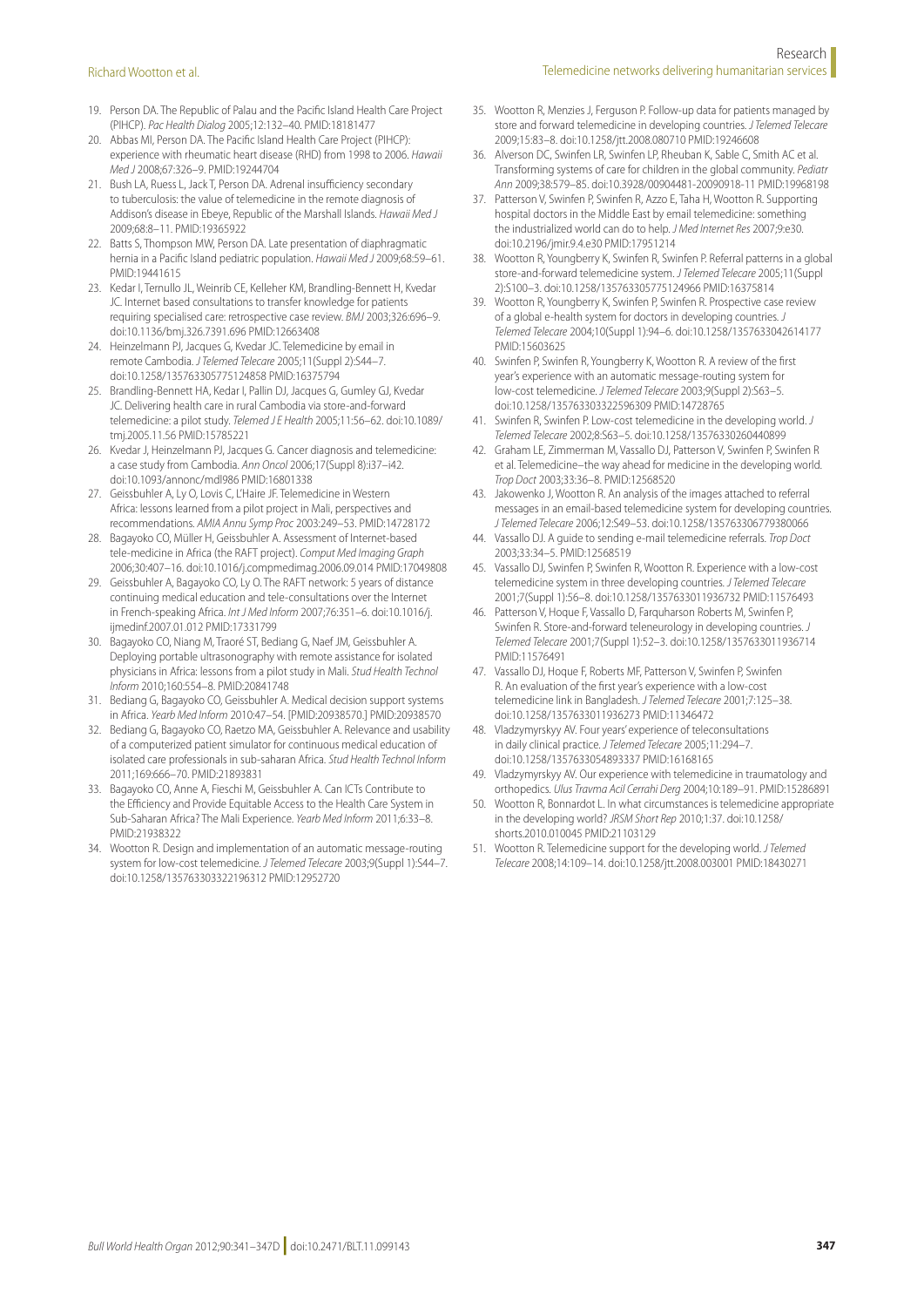<span id="page-7-0"></span>

| Teletrauma                                           | 2000                       | Clinical/educational                             | Store-and-forward and<br>videoconferencing | Trauma, orthopaedics,<br>neurosurgery | State budget for the<br>hospitals                                                                                                     |                           | Audio, video                             | Synchronous                          | Trauma                             |            | 50                                                              | $\overline{\phantom{0}}$    | 5                |
|------------------------------------------------------|----------------------------|--------------------------------------------------|--------------------------------------------|---------------------------------------|---------------------------------------------------------------------------------------------------------------------------------------|---------------------------|------------------------------------------|--------------------------------------|------------------------------------|------------|-----------------------------------------------------------------|-----------------------------|------------------|
| <b>Charitable Trust</b><br>Swinfen                   | 1999                       | Clinical                                         | Store-and-<br>forward                      | All specialties                       | Charitable funds                                                                                                                      |                           | $\overline{1}$                           | $\overline{\phantom{a}}$             | $\overline{1}$                     |            | 403                                                             | 399 (not all are<br>active) | 58               |
| RAFT                                                 | 2001                       | Clinical/educational                             | Store-and-forward                          | All specialties                       | network for 2 years,<br>then by local funds<br>Financed by the                                                                        |                           | Audio computer-<br>based learning        | Both synchronous and<br>asynchronous | All specialties                    |            | More than 500                                                   | More than 50                | $\overline{1}$   |
| Partners Online<br><b>Consultations</b><br>Specialty | 2001                       | Clinical                                         | Store-and-forward                          | All specialties                       | grant from Partners<br>other sites, block<br>Revenue from<br>HealthCare                                                               |                           |                                          |                                      | $\overline{\phantom{a}}$           |            | $\cup$                                                          | 4                           |                  |
| Pacific Island Health Care<br>Project                | 1997                       | Clinical/educational                             | Store-and-forward                          | All specialties                       | Continued funding as part of<br>core budget in jurisdictions<br>US\$ 250000 start-up grant.<br>and the TAMC                           |                           |                                          |                                      | $\overline{\phantom{a}}$           |            | More than 300                                                   | $\equiv$                    | 9                |
| <b>ITM Telemedicine</b>                              | 2003-2004                  | Clinical/educational                             | Store-and-forward                          | <b>HIV/AIDS</b>                       | maintenance and education<br>resource-limited settings<br>Cooperation for web site<br>of participants based in<br>Belgian Development |                           | Computer-based learning                  | Asynchronous                         | <b>HIV/AIDS</b>                    |            | Approximately 400                                               | About 80                    | 42               |
| Africa Teledermatology Project                       | 2007                       | Clinical/educational                             | Store-and-forward                          | Dermatology                           | Development Studies, Austrian<br>Support from the American<br>Academy of Dermatology<br>and the Commission for<br>Academy of Sciences |                           | Computer-based learning                  | Asynchronous                         | Dermatology                        |            | approximately 50 actively<br>Hundreds registered;<br>submitting | $\overline{15}$             | $\frac{1}{2}$    |
| Information                                          | First year of<br>operation | activities<br>Activities<br>provided<br>Clinical | consultations<br>Modality<br>for tele-     | specialties<br>offered<br>Clinical    | purchase and<br>maintenance<br>Equipment                                                                                              | Educational<br>activities | used in tele-<br>Technology<br>education | Modality used in<br>tele-education   | specialties<br>offered<br>Clinical | Requesters | requesters<br>No. of                                            | requesting sites<br>No. of  | No. of countries |

**Contract Contract** 

 $\left( continuous \ldots \right)$ (*continues* ...)

Research |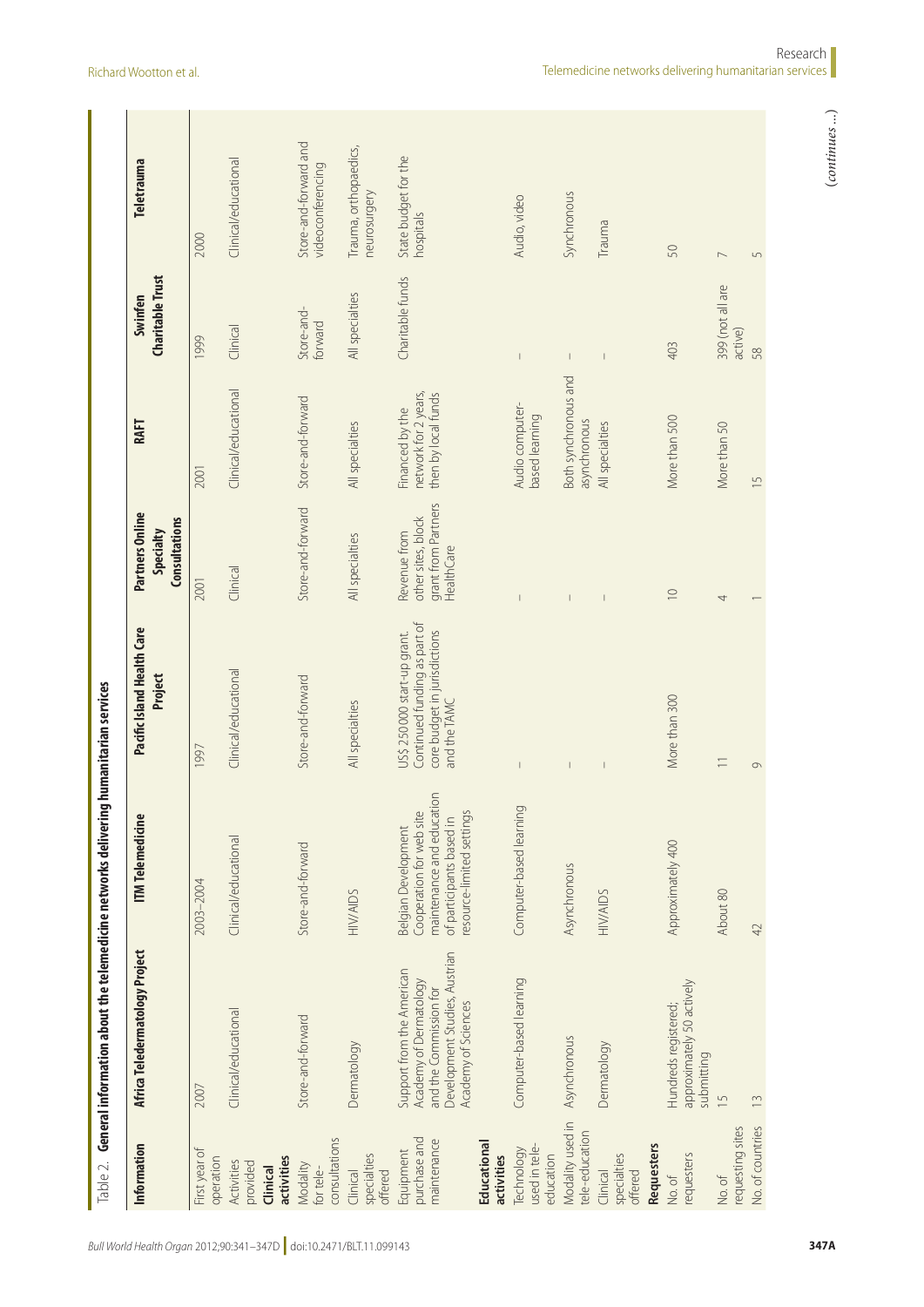| $\left(\ldots$ continued)                                                |                                                                                                                                                                                                                                                                                      |                                                                                                                                                                    |                                                                                                                                                                                                                                                           |                                                                                                                                              |                                                                               |                                                                                           |                                                                                                  |
|--------------------------------------------------------------------------|--------------------------------------------------------------------------------------------------------------------------------------------------------------------------------------------------------------------------------------------------------------------------------------|--------------------------------------------------------------------------------------------------------------------------------------------------------------------|-----------------------------------------------------------------------------------------------------------------------------------------------------------------------------------------------------------------------------------------------------------|----------------------------------------------------------------------------------------------------------------------------------------------|-------------------------------------------------------------------------------|-------------------------------------------------------------------------------------------|--------------------------------------------------------------------------------------------------|
| Information                                                              | Africa Teledermatology Project                                                                                                                                                                                                                                                       | <b>ITM</b> Telemedicine                                                                                                                                            | Pacific Island Health Care<br>Project                                                                                                                                                                                                                     | Partners Online<br><b>Consultations</b><br>Specialty                                                                                         | RAFT                                                                          | <b>Charitable Trust</b><br>Swinfen                                                        | <b>Teletrauma</b>                                                                                |
| Accreditation of<br>requesters                                           | Someone in the network<br>knows them personally                                                                                                                                                                                                                                      | Alumni of the SCART/eSCART<br>course; physicians working in<br>resource-limited settings for<br>international organizations;<br>manual approval of a<br>membership | and local laws and regulations<br>ministers/secretaries of health<br>Approval by the medical<br>ecommendations of<br>director based on<br>of jurisdictions                                                                                                | None                                                                                                                                         | credentials by local<br>Verification of<br>coordinator                        | known by them<br>to a third party<br>personally to<br>the board or<br>someone on<br>Known | (service not for the patients<br>Have to be physicians<br>directly)                              |
| <b>Experts</b>                                                           |                                                                                                                                                                                                                                                                                      |                                                                                                                                                                    |                                                                                                                                                                                                                                                           |                                                                                                                                              |                                                                               |                                                                                           |                                                                                                  |
| No. of experts                                                           | 25                                                                                                                                                                                                                                                                                   | Approximately 20                                                                                                                                                   | 100                                                                                                                                                                                                                                                       | 30                                                                                                                                           | 50                                                                            | 513                                                                                       | $\overline{1}$                                                                                   |
| No. of expert<br>sites                                                   | $\circ$                                                                                                                                                                                                                                                                              | $\circ$                                                                                                                                                            |                                                                                                                                                                                                                                                           | $\overline{4}$                                                                                                                               | $20$                                                                          | 502 (not all are<br>active)                                                               | $\overline{5}$                                                                                   |
| No. of countries                                                         | $\infty$                                                                                                                                                                                                                                                                             | 5                                                                                                                                                                  |                                                                                                                                                                                                                                                           |                                                                                                                                              | $\overline{1}$                                                                | 22                                                                                        | $\infty$                                                                                         |
| Location of<br>experts                                                   | Same country that the requests<br>are from; other industrialized<br>countries                                                                                                                                                                                                        | other industrialized countries<br>Other developing countries;                                                                                                      | Other industrialized countries                                                                                                                                                                                                                            | industrialized<br>countries<br>Other                                                                                                         | the requests are from;<br>Same country where<br>other developing<br>countries | ndustrialized<br>countries<br>Other                                                       | Same country where the<br>requests are from; other<br>industrialized countries                   |
| Accreditation of<br>experts                                              | the developing world. Internal<br>Experience in dermatology in<br>review of experts. Training                                                                                                                                                                                        | limited<br>work<br>Linked with institutional<br>collaborations; relevant<br>experience in resource-<br>settings                                                    | the Surgeon General of the US<br>Selected and approved by the<br>and licensed by at least one of<br>Boards of Medical Specialists,<br>Army, credentialed by TAMC,<br>medical director, vetted by<br>certified by the American<br>the 50 states in the USA | and accreditation<br>physicians within<br>subject to rules<br>Vlassachusetts<br>by the State of<br>requirements<br>the network<br>Practising | credentials by local<br><b>Jerification of</b><br>coordinator                 | someone on the<br>personally to<br>board or to a<br>third party<br>Known                  | No special requirements;<br>special questions and<br>clinical experience in<br>scientific degree |
| Funding of<br>experts                                                    | The consultants are volunteers                                                                                                                                                                                                                                                       | The consultants are volunteers                                                                                                                                     | The consultants are volunteers                                                                                                                                                                                                                            | The consultants are<br>volunteers                                                                                                            | network pays for their<br>are volunteers; the<br>The consultants<br>time      | The consultants<br>are volunteers                                                         | The network pays for their<br>time                                                               |
| of requests and<br>Coordinators<br>Management<br>selection of<br>experts | Made by requesters                                                                                                                                                                                                                                                                   | Made by a coordinator                                                                                                                                              | Made by the medical director                                                                                                                                                                                                                              | $\mathbf \sigma$<br>equesters and<br>Made by both<br>coordinator                                                                             | Made by a coordinator                                                         | coordinator<br>Made by a                                                                  | Made by a coordinator                                                                            |
| coordinators<br>Funding of                                               | The coordinators are volunteers                                                                                                                                                                                                                                                      | The network pays for their<br>time                                                                                                                                 | Medical director is a volunteer                                                                                                                                                                                                                           | The network pays<br>for their time                                                                                                           | network pays for their<br>are volunteers; the<br>The coordinators<br>time     | The coordinators<br>are volunteers                                                        | The network pays for their<br>time                                                               |
|                                                                          | AIDS, acquired immunodeficiency syndrome; HIV, human immunodeficiency virus; ITM, Institute of Topical Medicine; RAFT, Rés <i>eau en Afrique Francophone pour la Télémédecine; SC</i> ART, short course on antiretroviral treatment;<br>Medical Center; US\$, United States dollars. |                                                                                                                                                                    |                                                                                                                                                                                                                                                           |                                                                                                                                              |                                                                               |                                                                                           |                                                                                                  |

 $\sim 100$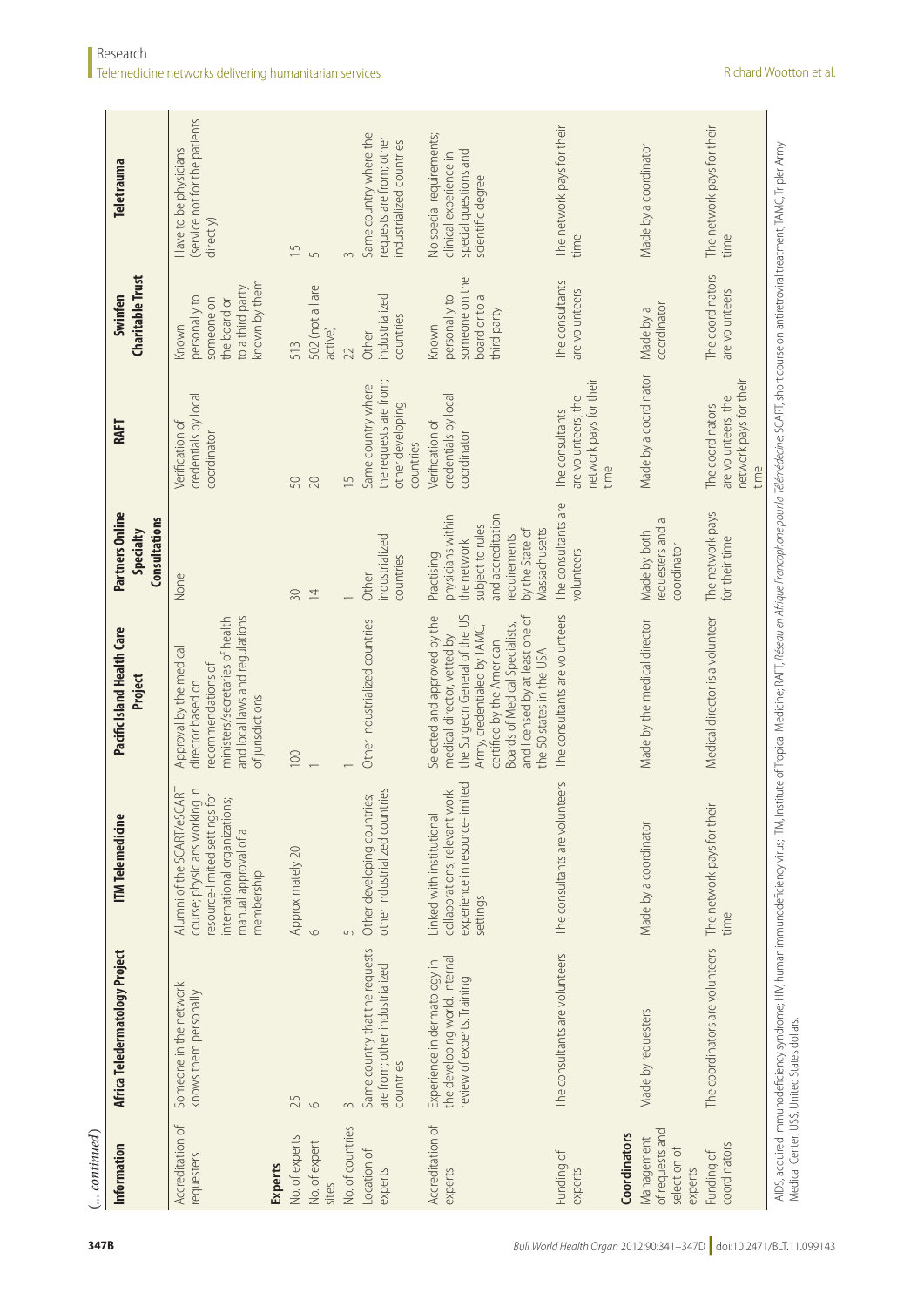<span id="page-9-0"></span>

|                                | $\Box$ able 4. Other features of the telemedicine networks delivering humanitarian services                                                                                                               |                                                                                                                                                          |                                                                                                                                                                                                                     |                                                                                                                                                                                                     |                                                                                                                                                                                                                        |                                                                                                                                                                                                       |                                                                                                                                                               |
|--------------------------------|-----------------------------------------------------------------------------------------------------------------------------------------------------------------------------------------------------------|----------------------------------------------------------------------------------------------------------------------------------------------------------|---------------------------------------------------------------------------------------------------------------------------------------------------------------------------------------------------------------------|-----------------------------------------------------------------------------------------------------------------------------------------------------------------------------------------------------|------------------------------------------------------------------------------------------------------------------------------------------------------------------------------------------------------------------------|-------------------------------------------------------------------------------------------------------------------------------------------------------------------------------------------------------|---------------------------------------------------------------------------------------------------------------------------------------------------------------|
| <b>Factor</b>                  | Africa Teledermatology<br>Project                                                                                                                                                                         | <b>ITM Telemedicine</b>                                                                                                                                  | Pacific Island Health Care<br>Project                                                                                                                                                                               | Partners Online Specialty<br>Consultations                                                                                                                                                          | RAFT                                                                                                                                                                                                                   | <b>Charitable Trust</b><br>Swinfen                                                                                                                                                                    | <b>Teletrauma</b>                                                                                                                                             |
| Governance                     | the Medical University of<br>Site managed by a core<br>Graz; clinical work from<br>group. IT support from<br>Carrie Kovarik                                                                               | Directorate General<br>obtained through<br>for Development<br>a grant from the<br>the project was<br>Cooperation<br>Funding for                          | The project was established<br>Federal Law and governed<br>Congress. It is codified in<br>is sponsored by the US<br>in 1990 by TAMC and<br>by a medical director                                                    | Connected Health, a non-<br>The network is managed<br>There are two dedicated<br>profit teaching hospital.<br>coordinators and one<br>corporate manager<br>by the Center for                        | Hospitals. The focal points<br>the division for e-health<br>country are responsible<br>The project is hosted at<br>in each participating<br>and telemedicine at<br>Geneva University<br>for the national<br>governance | management board meets<br>constituted as a registered<br>every 3 months. Financial<br>accounts and reports are<br>charity under United<br>The organization is<br>Kingdom law. The<br>filed every year | General management is<br>by the Regional Trauma<br>Ukrainian Telemedicine<br>Hospital. The methods<br>are according to the<br>Development NGO<br>and E-Health |
| Medical<br>liability           | liability not completely<br>Reliance on the "Good<br>Samaritan" clause;<br>eliminated                                                                                                                     | the ITM or partner<br>Experts belong to<br>institutions                                                                                                  | until patients arrive at TAMC<br>Consultants are located at<br>Requesters have liability<br>credentialed and vetted.<br>TAMC, and are licensed                                                                      | when referring patients to<br>and conditions statement<br>Physicians sign a terms<br>the network                                                                                                    | credentials of experts are<br>ohysician's responsibility<br>advice. The identity and<br>verified by the national<br>to apply the expert's<br>coordination team<br>It is the referring                                  | United Kingdom medical<br>nsurers cover doctor-to-<br>doctor advice according<br>to the so-called "Good<br>telemedicine service.<br>It is a not-for-profit<br>Samaritan" clause                       | in Ukraine. Consultations<br>Teletrauma works within<br>the health-care system<br>physicians' duties and<br>are free for patients<br>are part of the          |
| confidentiality<br>Patient     | requesters and experts.<br>names or dates of birth<br>Use of full-face photos,<br>is discouraged. Patient<br>server; access to cases<br>Data held on a secure<br>consent is obtained<br>only permitted by | made available on the<br>web site. The second-<br>opinion advice is free<br>"policies agreement"<br>and a disclaimer is<br>Referrers sign a<br>of charge | statements and Privacy Act<br>document. Data are stored<br>protected database. HIPAA<br>System of Record Notice<br>Patient Referral Form;<br>n a secure, password<br>rules, privacy impact<br>informed consent      | encryption service is used<br>Data are uploaded to<br>a secure web site. An<br>for e-mails                                                                                                          | encrypt information and<br>The latest version of the<br>tele-expertise tool uses<br>public-private keys to<br>ensure traceability of<br>access                                                                         | Data are stored on a secure,<br>password-protected server,<br>via encrypted connections<br>and can only be accessed                                                                                   | obtained. Anonymized<br>data are stored in a<br>Patient consent is<br>secure server                                                                           |
| Sustainability<br>factors      | relationship and trust of<br>requesters and experts<br>Motivation, personal                                                                                                                               | Institutional project                                                                                                                                    | included in core budget to<br>definitive medical care for<br>support graduate medical<br>indigenous persons at no<br>the jurisdiction; funding<br>cost to the patient or to<br>Provision of travel and<br>education | sustain this programme in<br>Teleconsultations are also<br>developed countries. This<br>commercially available<br>produces the financial<br>margin necessary to<br>to patients in other<br>Cambodia | Institutional anchoring;<br>clear exit strategy                                                                                                                                                                        | Core group of retired/semi-<br>retired board members                                                                                                                                                  | clinical usage; quality of<br>organization solutions;<br>clear methodology of<br>Clear technical and<br>recommendations                                       |
| and challenges<br>Risk factors | funding for web site<br>of some continued<br>funding but need<br>Work on minimal<br>maintenance                                                                                                           | institutions in the field<br>Linkage to other                                                                                                            | inadequate administrative,<br>equipment. Inadequate<br>expertise, deteriorating<br>logistical, and ancillary<br>technical and medical<br>ack of infrastructure,<br>financial resources;<br>support                  | training of local experts in<br>consultations to patients<br>developed countries;<br>capacity to offer free<br>in Cambodia; lack of<br>Market demand in<br>Cambodia                                 | Cost of Internet<br>connectivity                                                                                                                                                                                       | How to increase the pool of<br>coordinators                                                                                                                                                           | telemedicine into clinical<br>protocols in trauma and<br>Introduction of<br>orthopaedics                                                                      |

 $\mathbf{r}$ 

 $(\emph{continuous} \dots)$ (*continues* ...)